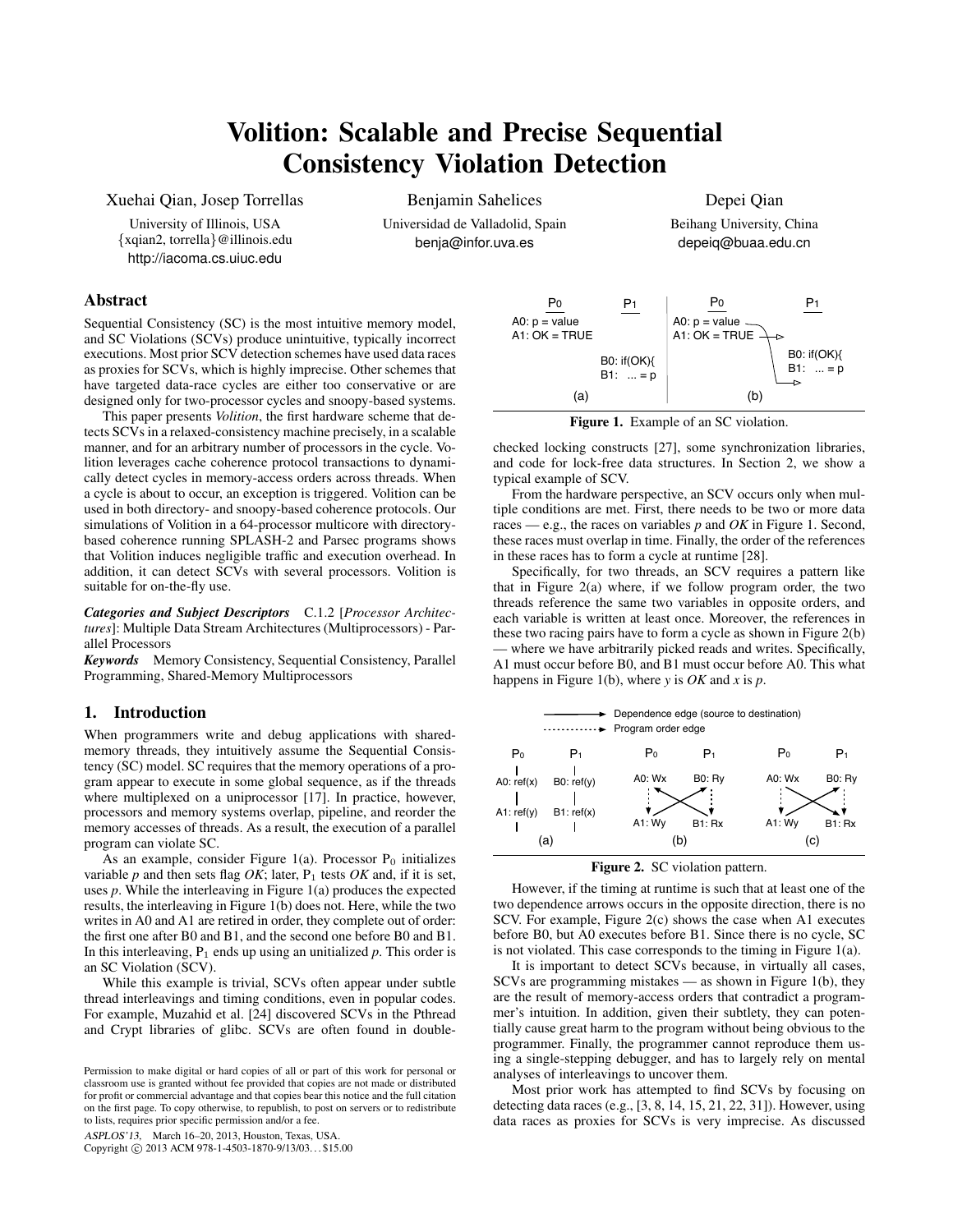above, the specific race pattern and interleaving required for an SCV is not necessarily common. In large codes, race-detection tools typically flag a very large number of data races, often causing the programmer to spend time examining races that are much less likely to cause code malfunctioning than SCVs [12, 25].

A second reason for not using data races as proxies is that we may want to uncover SCVs in codes that have intentional data races — perhaps in lock-free data structures. We may want to debug such codes for SCVs, while being less concerned about non-SCviolating races. Here, a race-detection tool would not be a good instrument to use. If we want to detect SCVs, we need to precisely zero-in on the data races and interleavings that cause them.

Given the importance of these bugs and the difficulty in isolating them, there have been two recent proposals for hardware-supported detection of data-race cycles [20, 24]. The first one, by Lin et al. [20], focuses on detecting overlapping data races, even if they involve disjoint sets of processors. Hence, the approach is fairly conservative, resulting in false positives. However, false positives are not a problem because the goal of that approach is to avoid SCVs (by flushing the processor pipeline) rather than to detect them and report them to the programmer.

The second appoach, by Muzahid et al. [24] detects cycles that cause SCVs, precisely. However, it is only designed to work for two-processor cycles and relies on a broadcast-based cache coherence protocol in the machine. We compare our work to these two approaches in Section 8.

In this paper, we advance the state of the art by proposing the first hardware scheme that detects SCVs in a relaxed-consistency machine precisely, in a *scalable* manner, and for an *arbitrary* number of processors in the cycle. We call our scheme *Volition*. Volition leverages cache coherence protocol transactions to dynamically detect cycles in memory-access orders across threads. When a cycle is about to occur, an exception is triggered, providing information to debug the SCV. Volition can be used in both directory- and snoopy-based coherence protocols; it does not rely on any property of snoopy protocols such as the broadcast ability.

The current Volition design does not consider speculative loads from mispredicted branch paths. In addition, it is unconcerned with SCVs due to compiler transformations; it only reports SCVs due to hardware-initiated access reordering. Within these constraints, and with large-enough hardware structures, Volition suffers neither false positives nor false negatives for a given execution.

In our experiments, we simulate Volition in a 64-core multicore with a directory-based protocol under either the Release Consistency (RC) or the Total Store Order (TSO) model. Our results running SPLASH-2 and Parsec applications show that Volition induces negligible network traffic and execution time overhead. Moreover, by removing fences from several concurrent programs, we show that Volition can detect SCVs with several processors. Overall, Volition's preciseness, scalability and low overhead make it suitable for on-the-fly use in a variety of environments.

This paper is organized as follows: Section 2 gives a background; Section 3 shows the basic Volition mechanisms; Section 4 extends Volition to work with multiple-word cache lines; Sections 5 and 6 discuss implementation and other issues; Section 7 evaluates Volition; and Section 8 discusses related work.

# 2. Background

An SCV occurs when the memory accesses of a program have executed in an order that does not conform to any SC interleaving. It is virtually always a programming mistake, since it involves an unintuitive interleaving. Given its subtlety, an SCV can potentially cause great damage to the program and not be obvious to the programmer. Finally, an SCV cannot be reproduced using a single-

stepping debugger, and has to be identified with mental analyses of possible interleavings.

Shasha and Snir [28] showed what causes an SCV: overlapping data races where the dependences end up ordered in a cycle. Recall that a data race occurs when two threads access the same memory location without an intervening synchronization and at least one is writing. Figure 2 showed the required program pattern and order of dependences at runtime for two threads. We arbitrarily assigned reads and writes to the references.

An SCV is avoided by placing one fence instruction between the two references that participate in the cycle in each thread. For example, in Figure 2, we need a fence between A0 and A1, and another between B0 and B1. The algorithm that finds where to put the fences is called the Delay Set [28].

SCVs are very subtle. A major source of SCVs is the commonlyused Double-Checked Locking (DCL) [27]. This is a programming technique to reduce the overhead of acquiring a lock by first testing the locking criterion without actually acquiring the lock. Only if the test indicates that locking is required does the actual locking logic proceed. Figure 3(a) shows a DCL example. The code checks variable *x* in access B0 and, if it is not null, it reads its field  $x \rightarrow m$ in B1. If, instead, *x* is null, we grab a lock, check again and, if *x* is null, allocate a new object and assign it to *x* in A1. As part of the constructor, in A0, the field of the object is initialized.





The DCL code has a structure like in Figure 1(a), with equivalent A0, A1, B0, and B1 references. In Figure 3(a), A0 sets the field *Object* $\rightarrow$ *m*, and then A1 assigns *Object* to *x*. Unfortunately, the updates of the accesses A0 and A1 can get reordered. This causes the same problem as in Figure 1(b). According to our discussion, to guarantee SC execution, the software needs to place a fence between A0 and A1, and another between B0 and B1. Unfortunately, because the code is typically complicated, such fences end up occasionally missing.

As an example, Muzahid et al. [24] found one of such fences missing in the Pthread and Crypt libraries of glibc. The Pthread code is shown in Figure 3(b). It shows two subroutines that construct a DCL pattern. We mark the references A0, A1, B0, and B1. We see that the code has a fence between A0 and A1, but not between B0 and B1. Since the second fence is missing, an erroneous reorder with an SCV can happen. This is shown in Figure 3(c), where we picked the four relevant references. The SCV occurs when the condition in B0 is predicted true by the branch predictor (although it is currently false) and B1 is executed before A0.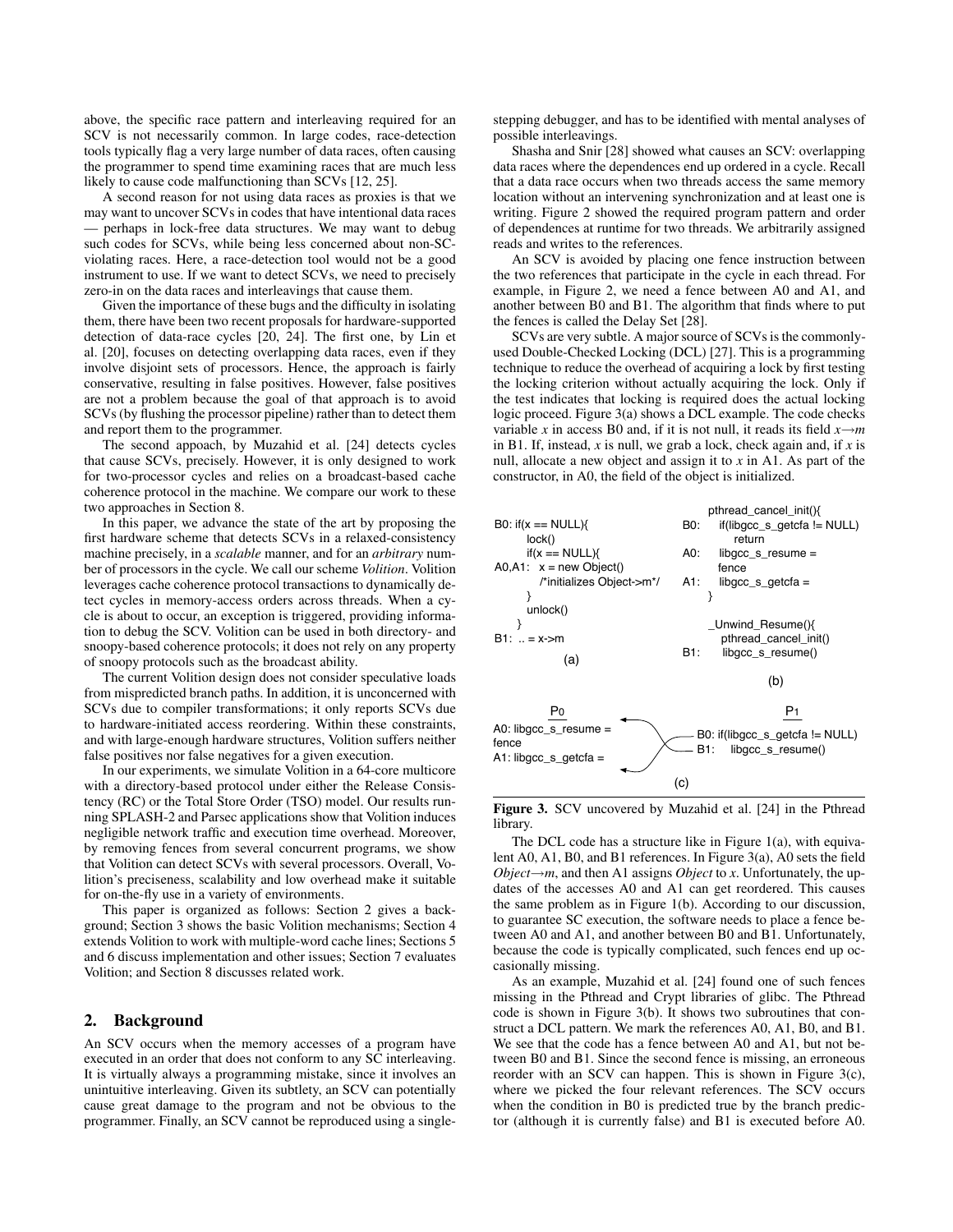After A0 and A1 execute, the B0 branch resolves, confirming that B1 is in the correct path. However, B1 used the old value and the code crashes. To fix this, we put a fence between B0 and B1.

Given the importance of SCVs, there has been significant work in this area. Most prior work has attempted to find SCVs by detecting data races, which is very imprecise. There are several softwarebased approaches, but they typically have high overhead. Finally, there are two recent hardware-supported schemes to detect datarace cycles [20, 24]. However, they are either too conservative or are designed only for two-processor cycles and snoopy-based systems. We discuss the work in Section 8.

# 3. Volition: Scalable and Precise SCV Detection

In this section, we present the basic design of Volition. For now, we assume a cache line size equal to the granularity of processor accesses — e.g., one word. In Section 4, we extend the design to support multi-word cache lines.

#### 3.1 Design Goals and Basic Assumptions

We are interested in an always-on hardware monitoring scheme usable for production runs. The scheme should detect all the SCVs that occur in the current dynamic execution, rather than attempting to find all the potential SCVs in the code. As a result, for a given binary, the scheme may detect different SCVs in different runs on the same machine and on different machines. Based on this usage model, an ideal SCV detection scheme has four traits.

1. Precise. The scheme should report SCVs, not conservative estimates of SCVs such as data races. Moreover, it should have no false positives or false negatives for a particular run.

2. Scalable. The scheme should not rely on any specific property of snoopy coherence protocols, which have limited scalability. It should be applicable to both snoopy- and directory-based protocols. In addition, the size of the hardware structures should increase only slowly with the processor count.

3. Low overhead. The scheme should have low overhead in terms of execution time and network bandwidth consumption.

4. Decoupled from the coherence protocol. Since the coherence protocol is difficult to design and verify, the SCV detection scheme should be decoupled from it.

In our design, we assume a multicore with directory-based coherence (although our scheme can also work with a snoopy-based protocol) and a relaxed memory consistency model, such as RC or TSO. We assume an MSI coherence protocol, which has a clean state (S, the line is coherent with memory and can be in multiple caches) and a dirty state (D, the line is not coherent and can be in only one cache). Each core is an out-of-order superscalar. For stores, the value is only written to the cache after retirement. Retired stores are held in the store buffer while they are being globally performed. They enter the store buffer in program order but may update the cache out-of-order. Reads can get their value before retiring. When an SCV is detected, an exception is raised.

The compiler can itself induce SCVs with certain optimizations [30]. However, Volition is a pure hardware scheme and, as a result, is not able to detect those. Hence, in this paper, we assume that the compiler does not perform SCV-inducing transformations, and we are only concerned with hardware-induced reorderings that cause SCVs. We leave the problem of preventing SCVs cooperatively by the compiler and hardware as future work.

#### 3.2 Basic Insight to Identify an SCV

Volition detects an SCV by continuously trying to identify the pattern of Figure 2(b) across two or more processors. Such a pattern involves an interaction between processors on different memory addresses. In general, it is challenging to identify such a pattern, since the information is distributed. However, the insight of Volition is to start by first detecting a special access pattern that is a necessary condition for an SCV to subsequently occur. Such a pattern is called *Suspicious Pattern (SP)*. It can be detected locally within a processor and inexpensively. When a processor detects an SP, it piggybacks a small amount of local state information with the response coherence message. If a true SCV eventually occurs, the processors involved in the cycle will detect it. Before describing our solution, we define some terms.

Completion of a memory operation. A load completes when it gets its value from the memory system and no store from any processor can alter it; a store completes when its value updates the memory system and no load from any processor can return the value before the store. In relaxed memory consistency, memory operations from a thread can complete out of order.

Active access. A memory access *A* is *Active* when either itself or an older local access (according to program order) have not completed, *or* they are the destination of a data dependence from a remote access that is still active. For example, in Figure 4(a), B1 is active while B1 is not completed, or B0 is not completed, or (following the  $A1 \rightarrow B0$  dependence) A1 is active.



Figure 4. Basic ideas in Volition.

Pending set (*P-Set*). The *P-Set* of an access is the set of older local accesses that are still active.

Active Data Race (AR). An AR is a data race where the source access is active. We refer to the source and destination processors of an AR as  $AR_s$  and  $AR_d$ , respectively.

Suspicious Pattern (SP). A processor detects an SP when the processor is the source of an AR. The processor identifies the SP locally, when it responds to a coherence event (i.e., it provides and/or invalidates a cache line). If the local access involved in the transaction is active, then an SP is identified. For example, in Figure 4(a), assume that A1 is completed and A0 is not. Hence, A1 is active. When the dependence  $A1 \rightarrow B0$  occurs, it is an AR and, therefore,  $P_0$  detects an SP. As a result, in the response coherence message,  $AR_s$  piggy-backs some information that  $AR_d$  will need to detect an SCV, if it ever occurs. When A1 ceases to be active, then the SP is considered *expired*. At that point  $AR_s$  informs  $AR_d$ .

SCV pattern. An SCV occurs when multiple ARs form a cycle across two or more processors. Figure 4(a) shows a two-AR cycle.

Vulnerability Window (VW). Given an AR, the VW is the global physical time period during which an SCV is possible. In the AR<sup>s</sup> processor, the VW is from the time when it identifies the SP until when the source access of the AR becomes inactive. In  $AR_d$ , the VW is from the time when it is notified about the SP (by  $AR<sub>s</sub>$ ) to when it receives the SP expiration notification by  $AR<sub>s</sub>$ .

Volition works as follows. When an AR occurs,  $AR_s$  includes in its coherence response to  $AR_d$  some information about the  $P\text{-}Set$ of the AR's source access. Then,  $AR_d$  checks its local state against the information received, to flag if this AR closes a cycle. When the SP induced by this AR expires,  $AR_s$  notifies  $AR_d$  via a small  $SP$  *expire* message so that  $AR_d$  no longer tries to check for a cycle. Figure 4(b) shows a timeline of the VWs and *SP expire* message.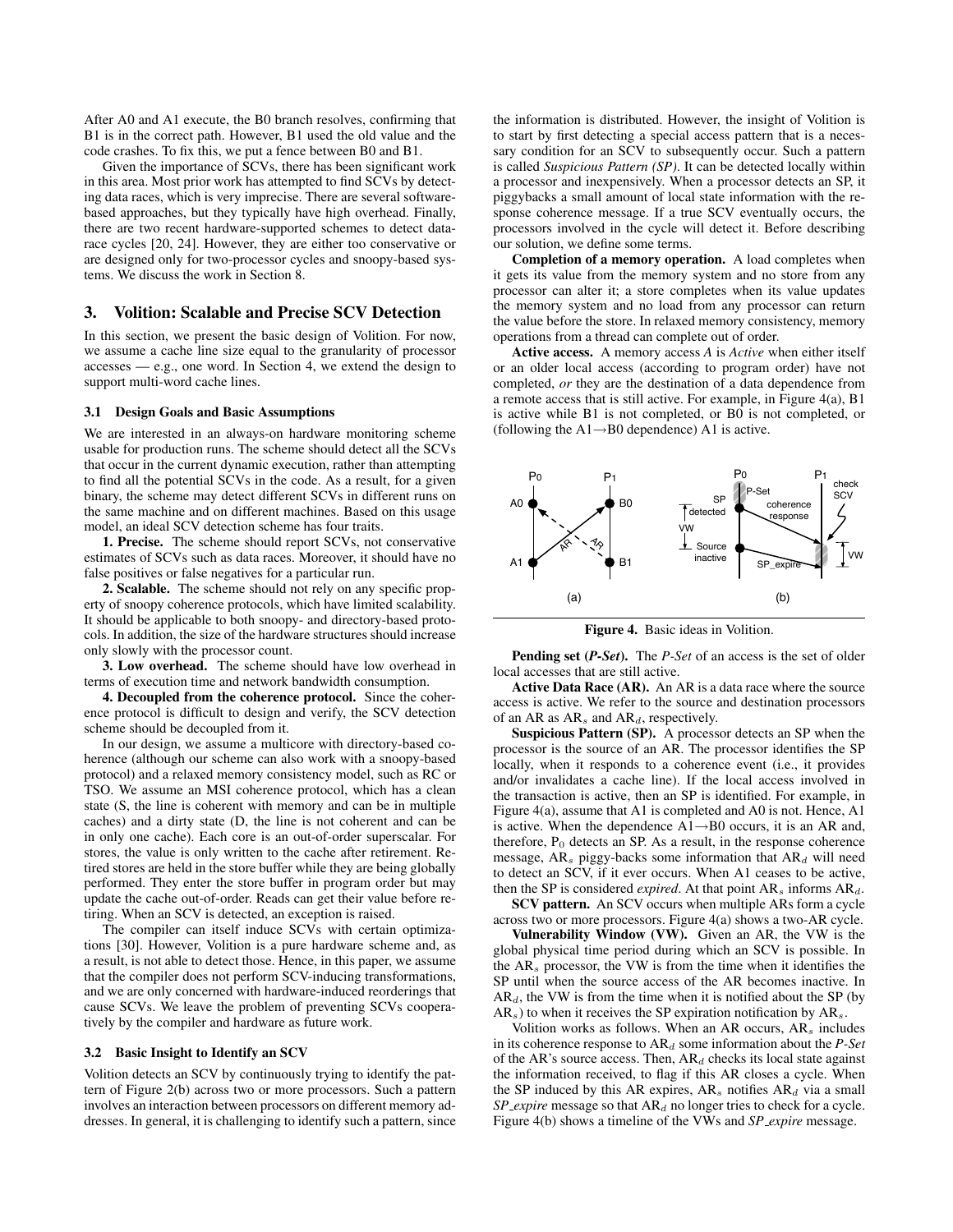## 3.3 Volition Hardware Structures

To support the algorithm described, we need structures to (i) represent the local execution state, and to (ii) detect and record ARs.

# 3.3.1 Representing the Local Execution State

In Volition, each processor assigns a monotonically increasing *Sequence Number (SN)* to every memory access as it is issued. The SN reflects the order of local accesses in program order. If the access produces a network transaction, its SN is piggy-backed in the request message. With the proper way to handle the occasional wraparound of SN (Section 5), the SN does not need to be very long.

The main hardware structure in Volition is the per-processor *Active Table (ACT)*. The ACT is in the core, and maintains state for all of the local accesses that are currently active. An ACT entry is allocated for each access in program order as it is issued. When an access ceases to be active and is the oldest access in the ACT, it is deallocated. At any time, the ACT may contain some entries that are completed and some that are not.

The goal of the ACT is to help record ARs. As shown in Figure 5(a), the ACT entry for an access contains its SN, the address of the location it loads or stores (*Addr*), a bit to specify whether the access is completed (*C*) and a writeback bit (*wb*). The functionality of *wb* is described later. The granularity of *Addr* (byte, half-word, word, etc.) depends on the granularity of the access. In our evaluation, we will assume word granularity only.



Figure 5. Hardware structures in Volition.

## 3.3.2 Detecting and Recording ARs

A processor detects an AR as follows. When it receives a request from the network, it checks the ACT for a race. We will later see how to avoid most of the unnecessary checks. The ACT is scanned from younger to older access, trying to find the first completed local access to the address of the request. If such an entry *E* is found, we have detected an AR. The *P-Set* is the set of accesses in the ACT that precede *E*. However, the *P-Set* is effectively encoded with the SN of  $E$ , which we represent as  $SN_s$ .

If an AR is found, the Volition hardware performs two actions. First, it appends the information in Figure 5(b) to the response coherence message. Such information is a bit (SP) to indicate that this is an SP, the SN of the source of the AR  $(SN<sub>s</sub>)$ , the processor ID (ARs), and the memory address of the dependence (*Addr*).

In addition, Volition records the AR information in a local table called the *AR Source Table (ARST)*. As shown in Figure 5(c), an ARST entry contains: the AR source's  $SN(SN<sub>s</sub>)$  and processor ID  $(AR<sub>s</sub>)$ , the AR destination's SN  $(SN<sub>d</sub>)$  and processor ID  $(AR<sub>d</sub>)$ , and the memory address ( $Addr$ ). AR<sub>s</sub> obtained the values of  $SN<sub>d</sub>$ and  $AR_d$  from the incoming message. We will explain later why we need to store  $AR_s$ : in a cycle with more than two processors,  $AR_s$ may not be the ID of the local processor.

When the destination processor of the dependence receives a coherence response with SP=1, Volition records the AR information in a local table called the *AR Destination Table (ARDT)*. As shown in Figure 5(d), an ARDT entry contains: the AR source's  $SN(SN<sub>s</sub>)$ and processor ID ( $AR_s$ ), the AR destination's SN ( $SN_d$ ) and the memory address (*Addr*). We do not need to store the processor ID of the AR destination because it is the local processor.

## 3.3.3 Ensuring Correct Monitoring for ARs

For Volition to work correctly, a processor *P* with an ACT entry for address *Addr* has to be able to see subsequent coherence transactions to *Addr* that can cause ARs. Unfortunately, this is not guaranteed without additional support. Specifically, consider a line in state Dirty (D) in *P*'s cache that is written back to the shared cache — either (i) because it is evicted from *P*'s cache or (ii) because another processor reads it. In the first case, *P* will not be sharer in the directory anymore and, therefore, will be unable to see future reads or writes to the line; in the second case, *P* will still be a sharer in the directory, but will be unable to see future reads.

To solve this problem, when *P* writes back a D line for which it has ACT entries, Volition allocates an entry in the directory's *AR Table (ART)*. As shown in Figure 5(e), the entry contains the processor ID (ARs) and the line address (*Addr*). In addition, *P* sets the *wb* bit in its youngest ACT entry for *Addr*.

From then on, when reads to the *Addr* by other processors reach the directory, the directory will read the ART entry and inform *P*. *P* will check its ACT and possibly send a message like the one in Figure 5(b) to the reader, informing it of an AR. Similarly, when the first write to *Addr* by another processor reaches the directory, the directory will read the ART entry and add *P* to the list of sharers that need to be notified. The ART entry will then be removed. The sharers (including *P*) may send messages like the one in Figure 5(b) to the writer if they find ARs.

When the entry in *P*'s ACT that had the *wb* bit set becomes inactive, *P* sends an *SP expire* message to the processors it has informed of ARs, and to the directory. The latter deallocates the ART entry if it still exists.

Note that if *P* evicts a clean shared (S) line from its cache, it requires no action. The reason is that the directory is not updated, and still records *P* as a sharer.

#### 3.3.4 Table Operations

Table 1 shows how the tables described are used. Specifically, for each of the ACT, ARST, ARDT, and ART, the table shows: (i) the condition for inserting an entry, (ii) the actions when an entry is inserted, (iii) the condition for deleting an entry, and (iv) the actions when an entry is deleted.

In the ACT, an entry is inserted when a memory instruction is issued. An entry is removed only when it satisfies the following three conditions: it is at the head of the ACT, its access is completed, and its access is not the destination of any AR. The latter means that its SN is not the  $SN_d$  of any local ARDT entry.

When an entry is deleted from the ACT, three actions need to be taken (Table 1). First, if the entry's *wb* field is set, it means that the corresponding line in L1 had been written back and, therefore, an *SP expire* message is now to be sent to the ART to deallocate the entry. Second, the ARST is checked for entries that need to be removed; these are the entries representing ARs whose source is the removed ACT entry. Their  $AR_s$  and  $SN_s$  are equal to the local processor ID and to the SN of the removed ACT entry, respectively. Finally, Volition tries to delete the new entry at the head of the ACT, repeating the process above.

In the ARST, an entry is inserted when a new AR is detected whose source is a local access. In addition, when we discuss cycles with more than two processors (Section 3.5), we will see that we also allocate an ARST entry when an AR is *propagated* from another processor to the local one. In either case, when an ARST entry is allocated, Volition sends a message with SP=1 (format in Figure 5(b)) with information on the new AR to the  $AR_d$  processor.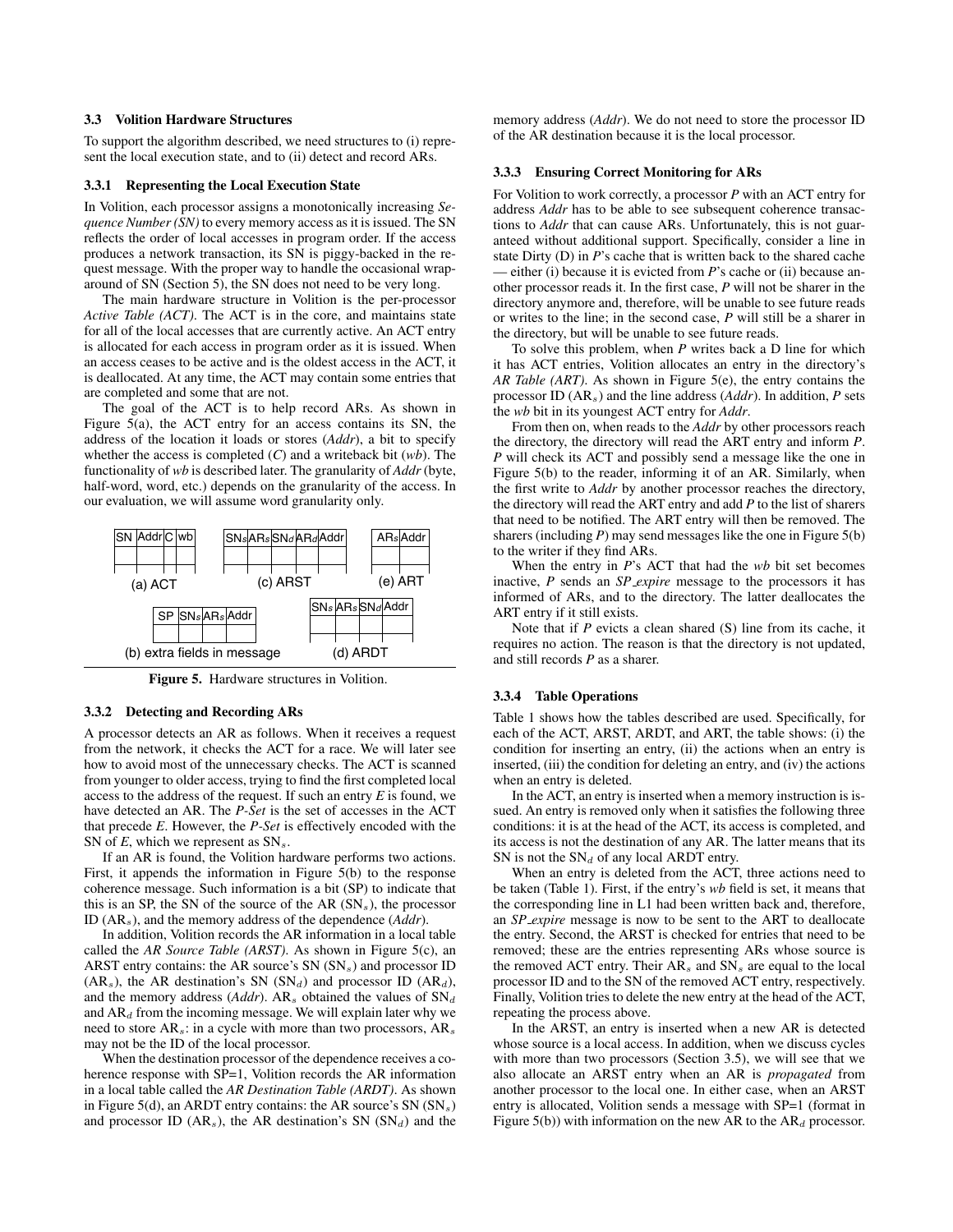| Action/Condition     | Active Table (ACT)                                                                                                                                                                   | AR Source Table (ARST)                                                                                                                                 | AR Destination Table (ARDT)                       | AR Table (ART) in dir.                                                                                                          |
|----------------------|--------------------------------------------------------------------------------------------------------------------------------------------------------------------------------------|--------------------------------------------------------------------------------------------------------------------------------------------------------|---------------------------------------------------|---------------------------------------------------------------------------------------------------------------------------------|
| Insert<br>Condition  | Memory instruction is issued<br>(in program order)                                                                                                                                   | (i) When an AR is detected lo-<br>cally or<br>(ii) When a predecessor AR<br>is propagated (cycles with $>2$<br>cores)                                  | When a message with $SP=1$ is<br>received         | When a dirty cache line is<br>written back from a cache<br>whose processor has the<br>line's address in its ACT                 |
| Actions on<br>Insert |                                                                                                                                                                                      | Send information on the (local<br>or propagated) AR to the $AR_d$<br>in a message with $SP=1$                                                          |                                                   |                                                                                                                                 |
| Delete<br>Condition  | When an entry with SN satis-<br>fies these three conditions:<br>(i) Head of ACT<br>$(ii)$ Completed $(C=1)$<br>(iii) SN is not the $SN_d$ of any<br><b>ARDT</b> entry                | When an AR source is<br>(i)<br>deleted from the ACT or<br>(ii) When an $SP\_expire$ is re-<br>ceived from a predecessor AR<br>(cycles with $>2$ cores) | When an <i>SP_expire</i> is received<br>for an AR | When directory receives:<br>(i) either an $SP\_expire$ for<br>the entry<br>(ii) or a write request for<br>the line in the entry |
| Actions on<br>Delete | If $wb=1$ , then<br>send<br>(i)<br>SP_expire to the ART<br>(ii) Check if any ARST entries<br>need to be deleted<br>(iii) Check if the ACT next top<br>entry also needs to be deleted | Send an <i>SP_expire</i> for the (lo-<br>cal or propagated) AR to the<br>$AR_d$                                                                        | Check if an ACT entry can be<br>deleted           |                                                                                                                                 |

Table 1. Table operations in Volition.

An ARST entry representing an AR is deleted in two cases. One is when the source reference of the AR has been removed from the ACT, as discussed above. The other is when, in environments with cycles with more than two processors (Section 3.5), an *SP expire* message for the AR is propagated from another processor to the local one. Finally, when an entry is deleted from the ARST, an *SP expire* message for the AR is sent to the  $AR_d$  processor.

In the ARDT, an entry is inserted when the processor receives a message with SP=1 from the source of the AR. An entry is deleted when an *SP\_expire* message for the AR is received. Finally, when an ARDT entry is deleted, Volition checks if the entry at the head of the ACT can now be removed; this will be possible if the reference at the ACT head is the destination of the removed AR and of no other existing AR.

We insert an entry in the ART in the directory module when a dirty cache line is written back from a cache whose processor has the line's address in its ACT. Moreover, an entry is deleted from the ART when the directory receives (i) either an *SP expire* message for the entry (ii) or a write request for the line in the entry.

Figure 6 repeats the information in the table for the ACT, ARST, and ARDT in the form of a state diagram. We use the diagram to describe the examples below.

## 3.3.5 Examples

To better understand the operations, we consider several example access streams in Figure 7. In the streams, *w* and *r* are writes and reads, and arrows are data races. Moreover, white, gray, and black circles indicate incompleted accesses, completed but active accesses, and inactive accesses, respectively.

In Figure 7(a), assume that  $P_1$  issues r1. This causes the insertion of an entry in  $P_1$ 's ACT (edge (E1) in Figure 6(a)). Since r1 reads the value produced by w1 in  $P_0$ , and w1 is active because w0 is incompleted,  $P_0$  detects an AR. Hence,  $P_0$  inserts an entry in its ARST ((E2) in Figure 6(a)) and responds to  $P_1$  with a message with SP=1 ( $(E3)$  in Figure 6(a)). When P<sub>1</sub> receives the message with  $SP=1$ , it inserts an entry in its own ARDT ((E4) in Figure 6(a)).

Later, as shown in Figure 7(b), assume that w0 in  $P_0$  has completed and been deleted from P<sub>0</sub>'s ACT. At this point, w1 is completed and at the head of  $P_0$ 's ACT. Since w1 is not the destination of any AR (it has no associated entry in  $P_0$ 's ARDT), it is deleted from  $P_0$ 's ACT (edge (E5) in Figure 6(b)). Such removal causes the deletion of any entry in  $P_0$ 's ARST whose source is the deleted ACT entry ((E6) in Figure 6(b)). Hence, in our example, we delete



Figure 6. State diagrams for insertion and deletion of table entries. The transitions with dashed lines will be discussed later.

the ARST entry corresponding to the AR that goes from w1 to r1. After removing the ARST entry, P<sub>0</sub> sends an *SP\_expire* message to  $P_1$  ((E8) in Figure 6(b)). At the same time,  $P_0$  also tries to remove its next entry in the ACT, which is  $w2$  ((E7) in Figure 6(b)). When P<sub>1</sub> receives the *SP\_expire*, it deletes the entry for this AR in its ARDT ((E9) in Figure 6(b)). Immediately after this,  $P_1$  has to check its ACT — to see if the deletion of the ARDT entry makes the entry at the head of its ACT eligible for deletion ((E10) in Figure  $6(b)$ ). In the example,  $P_1$  can remove r1's entry in the ACT.

Figure 7(c) augments 7(b) with another processor  $(P_2)$  that also had an AR whose destination is  $r1$  in  $P_1$ . In this case, after the deletion of P<sub>1</sub>'s ARDT entry for the w1→r1 AR, P<sub>1</sub> cannot yet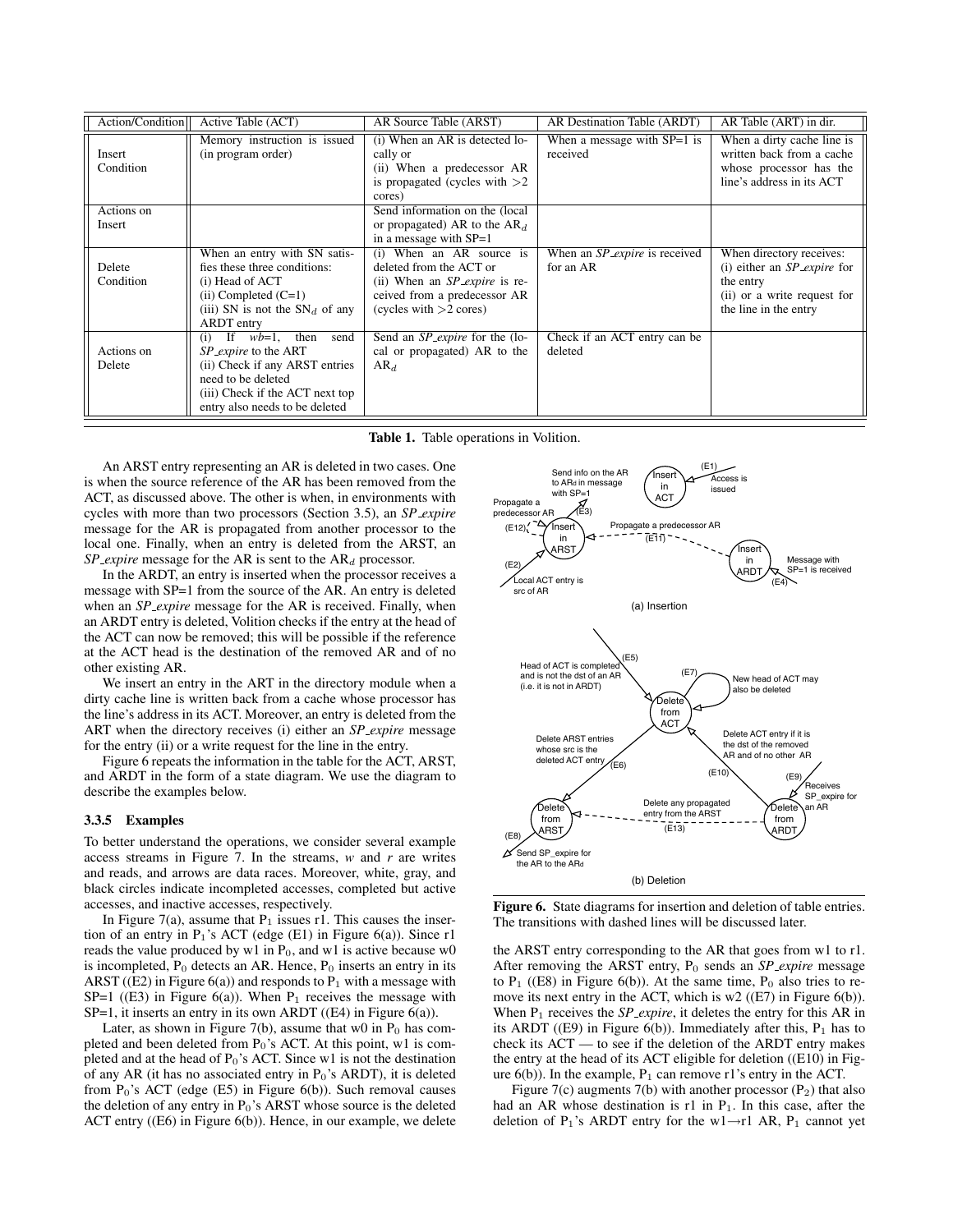

Figure 7. Examples of access streams.

remove r1's entry from the ACT. It can only be deleted when both races have ceased to be active.

## 3.4 Detecting SCVs between Two Processors

An SCV between two processors occurs when there are two ARs in the opposite directions forming a cycle as in Figure 8. The cycle requires that, in each of the processors, the source access of the outgoing AR is equal to or younger than the destination access of the incoming AR. Hence, the condition for an SCV is determined in a processor *locally* by comparing the local ARST and ARDT. Specifically, we are looking for an entry *arst* in ARST and an entry *ardt* in ARDT that satisfy all of the following four conditions:



Figure 8. Detecting an SCV between two processors.

• The source processor in *arst* is the local processor. This is always the case based on our discussion so far. However, it may not be the case in cycles with more than two processors (Section 3.5).

*arst*[ARs]=Local PID

• The destination processor in *arst* is the same as the source processor in *ardt*.

 $arst[AR_d]=ardt[AR_s]$ 

• The SN of the source access in *arst* is equal to or larger than the SN of the destination access in *ardt*.

*arst*[SN<sub>s</sub>]≥*ardt*[SN<sub>d</sub>]

• The SN of the source access in *ardt* is equal to or larger than the SN of the destination access in *arst*.

 $ardt$ [SN<sub>s</sub>]≥*arst*[SN<sub>d</sub>]

Figure 8 shows the entries in  $P_0$ 's ARST and ARDT for the example shown. We see that the entries satisfy the four conditions listed above. Specifically, from top to bottom, the conditions find:  $P_0$ ,  $P_1$ , 115>102, and 120>101. For simplicity, Figure 8 does not show  $P_1$ 's ARST and ARDT. Using such tables, the conditions are also show to be satisfied in  $P_1$ .

In each processor, the condition for SCV is locally checked every time that a new entry is added to its ARST or to its ARDT. Specifically, when a new entry is added to the ARST, it is checked against those currently in the ARDT, and vice-versa.

With this approach, when an SCV occurs, both processors detect it. Like in Vulcan [24], the timing of the detection depends on the relative timing of the ARs. If the two writes in Figure 8 complete at approximately the same time, both processors detect the SCV when their write transaction receives the response and causes the allocation of an ARDT entry. However, if one write (say *Wy* in Figure 8) is already completed by the time its processor receives the invalidation from the other write (at the point of *Rx* in the

figure), then this processor  $(P_1)$  detects the SCV as receives the invalidation. The other processor  $(P_0)$  detects the SCV as it gets the invalidation acknowledgement.

In either case, when each processor detects the SCV, it raises an exception. As in Vulcan [24], the exception may not provide the exact architectural state at the point of the SCV-causing accesses. Specifically, the information that is available to the debugger in the interrupted processor at the destination of an AR is the address being accessed, the instruction's PC and the ID of the other processor. If the destination reference of the AR is a read, the exception gets the precise processor state. If it is write, it is not generally possible to get the precise state at the reference because the write is in the store buffer and later operations may have already retired and completed. The information available to the debugger in the interrupted processor at the source of the AR is the address accessed, the ID of the requesting processor, and if we augment the ACT with PCs, the instruction's PC. The exception in the source processor is not precise because newer instructions may have finished.

Execution can potentially continue after reporting the SCV in the exception handlers. It requires that Volition explicitly remove one the ARs participating in the cycle, by sending an *SP expire* for the AR to the AR's destination processor. Otherwise, the four accesses involved in the SCV would remain active and no entry would ever be removed from the tables.

## 3.5 Detecting SCVs Among Any Number of Processors

In this section, we discuss the mechanism to detect SCVs involving an arbitrary number of processors. We start with some examples, describe the concept of AR propagation, and then define the conditions for an SCV.

#### 3.5.1 Motivating Examples

Figure 9(a) shows an SCV involving three processors. The cycle is composed of active races AR0, AR1, and AR2. Although Volition can find the three ARs, our previous conditions for SCV cannot find the SCV.



Figure 9. Finding SCVs across more than two processors.

To be able to detect the SCV, we use the insight that two ARs transitively imply another AR that combines them. For example, in Figure 9(a), ARs Wy→Ry and Rz→Wz transitively imply  $Wy \rightarrow Wz$ . If P<sub>0</sub> and P<sub>2</sub> have such information, they can easily detect the SCV.

As we attempt to transitively combine ARs, we need consider the order of the local accesses of the ARs. Specifically, in a processor, the destination of one AR *has to precede* the source of the other AR. This is seen in Figure 9(b) for  $P_1$ . If the opposite is the case, as in  $P_1$  in Figure 9(c), the two ARs cannot be combined.

#### 3.5.2 Propagation of Active Races

To understand how Volition transitively combines two ARs, Figure 10(a) shows two ARs with the SNs of their accesses. We name these ARs from the point of view of the processor that sees them both, namely  $P_j$ : the *Predecessor* AR (AR<sub>pred</sub>) is the one whose destination is in  $P_j$ , and the *Successor* AR (AR<sub>succ</sub>) is the one whose source is in  $P_i$ . Such terminology does not imply the relative time of when the ARs were identified. The goal of Volition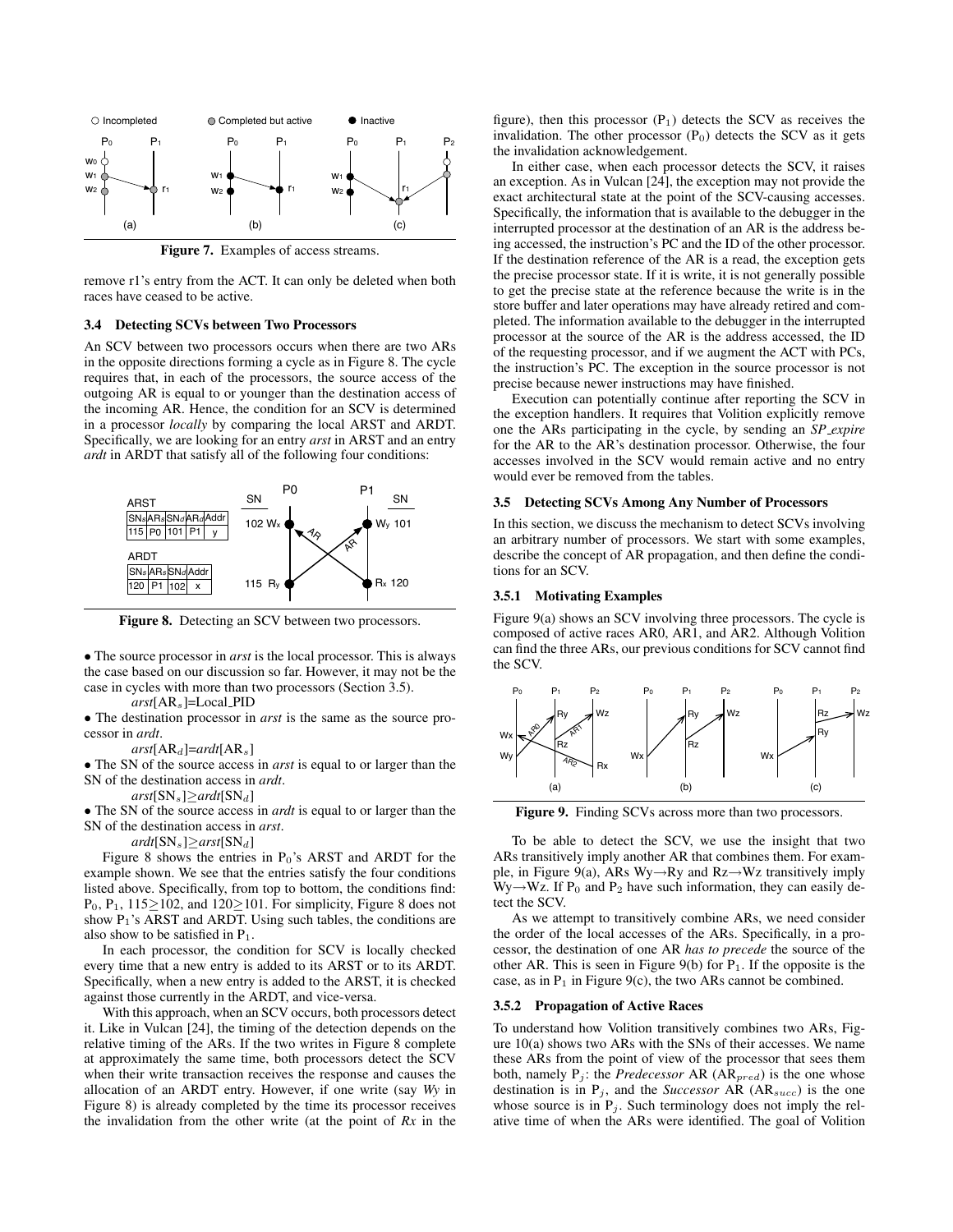is to generate  $AR_{trans}$ , the AR in dashes in Figure 10(b), which connects the source of the predecessor  $AR(SN_i)$  to the destination of the successor AR  $(SN_k)$ .



Figure 10. Propagating active races.

Figure 10(a) also shows that  $AR_{pred}$  has an entry in  $P_i$ 's ARST and one in  $P_j$ 's ARDT. Similarly, AR<sub>succ</sub> has one in  $P_j$ 's ARST and one in  $P_k$ 's ARDT. Figure 10(b) shows how Volition will represent the new  $AR_{trans}$ : with a new entry in  $P_i$ 's ARST and one in  $P_k$ 's ARDT. They are shown as shaded. The new entries will combine information of  $P_i$  and  $P_k$ , and contain no information on  $P_i$ , even though one of the entries is in  $P_i$ .

Specifically, the new entries for  $AR_{trans}$  are shown in Figure 10(c), together with those existing for  $AR_{succ}$  for comparison. Consider the ARST for  $AR_{trans}$ . It contains source information from  $AR_{pred}$  (SN<sub>i</sub> and P<sub>i</sub>) and destination information for  $AR_{succ}$  $(SN_k$  and  $P_k$ ); the address field is unused. Similarly, the ARDT for  $AR_{trans}$  contains source information from  $AR_{pred}$  (SN<sub>i</sub> and P<sub>i</sub>) and destination information for  $AR_{succ}$  (SN<sub>k</sub>). P<sub>k</sub> will be unable to distinguish transitive ARs from direct ones;  $P_i$  will distinguish transitive ARs because the source information is from another processor. It appears as if Volition had "propagated" the information from  $P_i$  to  $P_j$ . Hence, we refer to the operation of transitively combining two ARs as AR *Propagation*.

#### 3.5.3 Table Operations

To propagate ARs, the state diagrams of Figure 6 are augmented with the three transitions with dashed lines. Consider insertion first. Assume that, in Figure 10(a),  $P_j$  has already recorded AR<sub>pred</sub> and now it detects  $AR_{succ}$ . After inserting the usual ARST entry,  $P_i$ observes that  $P_i$  is the destination of an AR that can be transitively combined. Hence, it creates a new entry in its ARST and sends a second message with SP=1 to the destination of  $AR_{succ}$ . This message contains the information in Figure 10(c):  $SN_i$ ,  $P_i$ , and  $SN_k$ ). This operation is shown in edge (E12) in Figure 6(a).

Consider, instead, that in Figure 10(a),  $P_j$  has already recorded  $AR_{succ}$  and now it detects  $AR_{pred}$ . After inserting the usual ARDT entry,  $P_j$  observes that  $P_j$  is also the source of an AR that can be transitively combined. Therefore, it performs the same operations as described above. This operation is shown in edge (E11) in Figure 6(a).

Finally, consider removal. Among  $AR_{pred}$  and  $AR_{succ}$ , the one that must become inactive first is  $AR_{pred}$ . Hence,  $P_i$  sends an *SP expire* message to  $P_j$ . After  $P_j$  deletes its ARDT entry corresponding to  $(P_i, SN_i)$ , it now has to check for an entry in its ARST with the same source  $(P_i, SN_i)$ . If it finds one, it is a propagated AR. Therefore, it deletes it and sends an *SP expire* message for it to its destination, which is  $P_k$ . This operation is shown in edge (E13) in Figure 6(b). On reception of the *SP expire*,  $P_k$  removes its entry from ARDT.

# 3.5.4 SCV Condition

With the AR propagation operations, the SCV is detected when one of the created transistive ARs ends up having the same processor as source and destination. This event occurs when Volition creates a new ARDT entry in a processor, such that the AR source is also the current processor and the AR source SN is larger than the AR destination SN. Specifically, the new ARDT entry *ardt* is such that: • The source processor in *ardt* is the local processor. Recall that there is no destination processor in *ardt* because it is always the local one.

*ardt*[ARs]=Local PID

• The SN of the source access in *ardt* is equal to or larger than the SN of the destination access in *ardt*.

 $ardt$ [SN<sub>s</sub>]≥*ardt*[SN<sub>d</sub>]

Figure 11 shows an example with three processors. Charts (a)- (f) show snapshots of the transitive ARs as they are generated; Chart (g) shows a timeline of events. Consider Chart (a), which corresponds to time  $t_0$ . At this time, AR (1) and AR (2) have been used to generate transitive AR (i). The timeline in Chart (g) shows that, at time  $t_0$ , processor  $P_1$  took predecessor AR (1) and successor AR (2) and generated AR (i), creating an ARST entry in  $P_1$  and an ARDT entry in  $P_2$ .

Chart (b) shows that, at time  $t_1$ , AR (3) is detected. There are now enough ARs to creat a cycle. It will be uncovered by creating transitive ARs.

Specifically, Chart (c) corresponds to time  $t_2$  in  $P_0$ , when  $P_0$ generates AR (ii). The timeline in Chart (g) shows that, at time  $t_2$ , processor  $P_0$  took AR (3) and AR (1) and generated AR (ii), creating an ARST entry in  $P_0$  and an ARDT entry in  $P_1$ . Chart (d) is also at the same logical time  $t_2$  in  $P_2$ , when  $P_2$  generates AR (iv) and AR (v). As shown in Chart (g), at time  $t_2$ , processor  $P_2$  took AR (2) and AR (3) and generated AR (iv), augmenting the ARST in  $P_2$  and the ARDT in  $P_0$ .  $P_2$  also took AR (i) and AR (3) and generated AR (v), recording it in the ARST in  $P_2$  and the ARDT in  $P_0$ . This ARDT entry causes the detection of the SCV in  $P_0$ .

Potentially while this is taking place, Chart (e) shows time t<sub>3</sub> in  $P_1$ , where AR (iii) is created. Specifically, as shown in Chart (g), at time  $t_3$ ,  $P_1$  takes AR (ii) and AR (2) and generates AR (iii), recording it in the ARST in  $P_1$  and the ARDT in  $P_2$ . This ARDT entry causes the detection of the SCV in  $P_2$ . Moreover, Chart (f) shows time  $t_4$  in  $P_0$ , where (vi) is created. Specifically, as shown in Chart (g), at time  $t_4$ , processor  $P_0$  takes AR (iv) and AR (1) and generates AR (vi), recording it in the ARST in  $P_0$  and the ARDT in  $P_1$ . This ARDT entry causes the detection of the SCV in  $P_1$ .

When a processor detects the condition for the SCV, we envision Volition to trigger an exception. The processor then obtains the  $SN_s$ and  $SN_d$  from the offending ARDT entry. These are the local SNs of the two local accesses involved in the SCV. The processor can then read its ACT and obtain the addresses for these two accesses. Moreover, if the ACT is augmented with the program counters (PC) of the instructions, then it can also obtain the local PCs of the accesses.

From the example, we see that all of the processors involved in the cycle eventually detect the SCV. However, the actual timing and order is not deterministic. Hence, we can think of different usage modes for Volition. In one mode, as soon as the first processor detects the SCV, the processor dumps the addresses and PCs of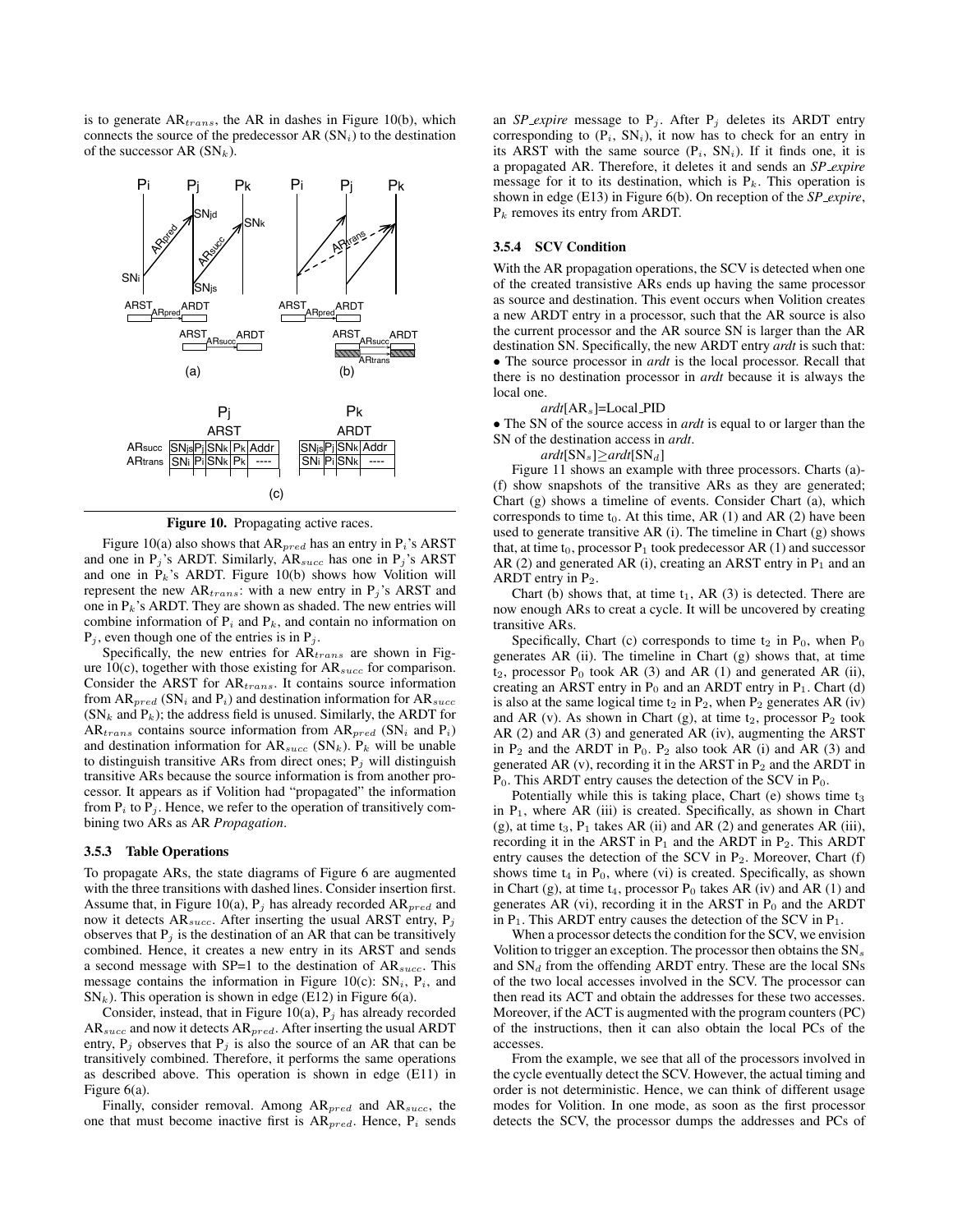

Figure 11. Detecting an SCV with three processors.

the local accesses, and then stops all other processors. In a second mode, we let each processor involved in the SCV find the SCV, dump the information, and continue. With this approach, we will get a better picture of the SCV, but the Volition tables of the processors involved in the SCV will eventually fill up and the processors will stop. Finally, in a third mode, as soon as the first processor detects the SCV, it reports it in a log file and sends an *SP expire* for one of the ARs participating in the SCV. This will break the cycle and allow the processors to continue execution. This mode is attractive when the program runs in a non-interactive mode. The log can later be examined. However, it is not guaranteed that all the processors in the SCV will suffer an exception.

The approach described is applicable irrespectively of the number of processors participating in the SCV. In particular, it works in cycles with only two ARs, where one AR is arbitrarily chosen as predecessor and one successor. Hence, this approach supersedes the one in Section 3.4, which was presented to ease the explanation.

# 4. Supporting Multi-Word Cache Lines

#### 4.1 The Problem

With single-word cache lines, every inter-processor dependence (not affected by cache displacements) induces a coherence transaction — which Volition uses for AR recording. In multi-word cache lines, the fact that all of the words in a line have to have the same state, may cause a simple design to miss some ARs (false negatives) or to falsely report some ARs (false positives). For example, in Figure 12, where *a* and *b* are in the same line, there is only one coherence action, at Wa. The Rb access is silently satisfied from the local cache. However, in reality, there are two races in the example. The opposite case, where there are no races but the protocol induces transactions, can occur due to false sharing. Hence, we must extend the Volition scheme of Section 3. In the rest of the discussion, we assume that, although the coherence protocol is line-based, coherence transactions include the address of the word accessed within the line.



Figure 12. Missing an AR with multi-word cache lines.

### 4.2 Approach: Metadata Transactions

To solve this problem, we use the general approach proposed in Vulcan [24]. It involves augmenting a cache line with some information on recent accesses performed by processors to each of the words in the line. Such information should be enough to tell a processor that is referencing the line whether or not it needs to check for ARs in other processors. If it needs to, but the protocol will not generate a coherence transaction, Volition triggers a *Metadata Transaction*. Such transaction checks and updates the Volition metadata in other processors, possibly recording ARs. However, it involves no data transfer or cache coherence transition. Hence, the cache coherence protocol is unmodified.

In Volition, the information that needs to be associated with a line in a cache is the set of accesses from any processor to any of the words in the line that are currently active — i.e., that are in the Active Table (ACT) of any processor. With this information, when a processor accesses a line, it can check, for the relevant word, whether any AR can be created. In particular, we need the following information for each word: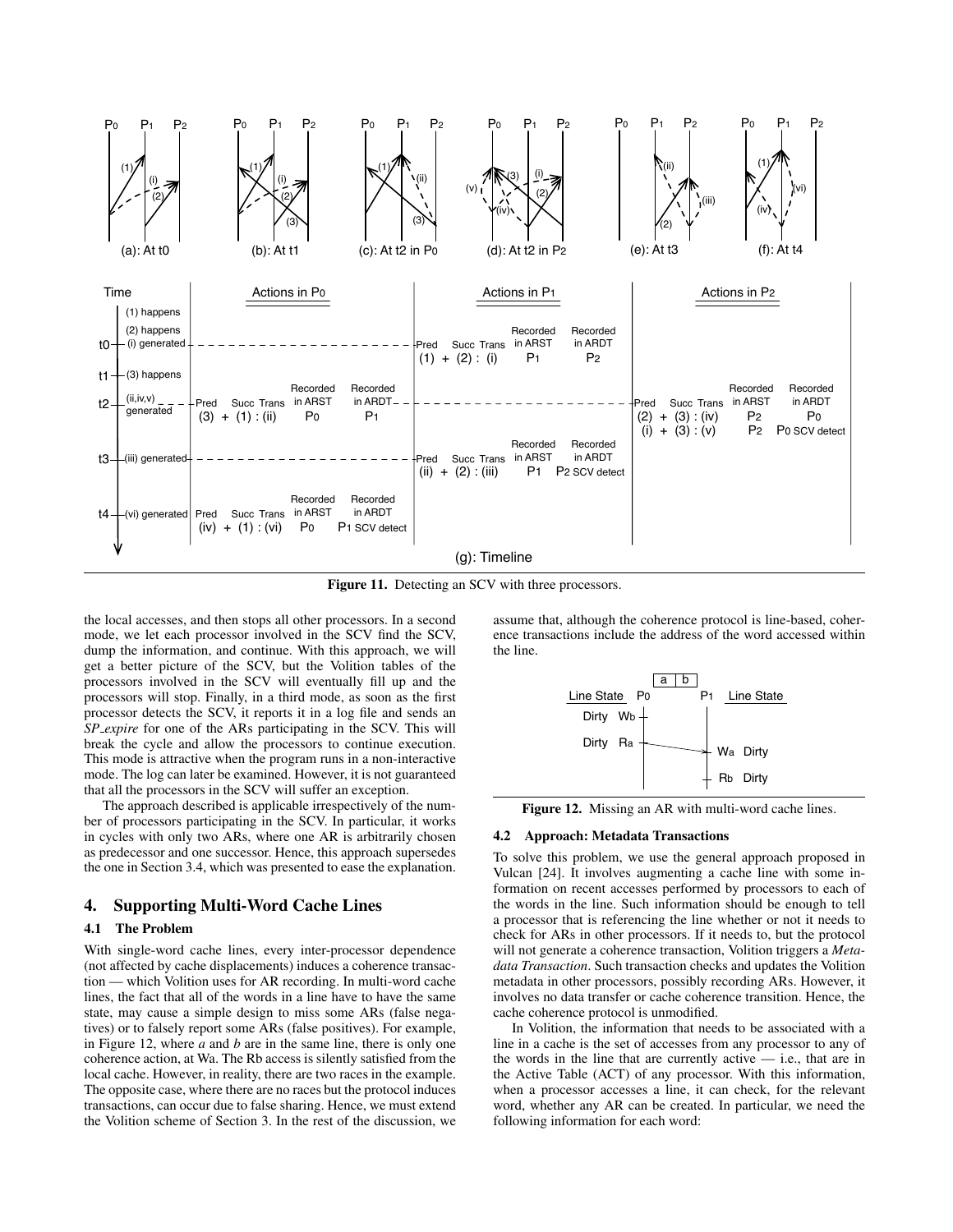• The most recent active write (if any).

• The set of active reads (if any) that follow the most recent active write (if there is one) or that currently exist (if there is no active write).

This information is needed when a processor issues a read or a write to the word, to indentify a potential AR. Note that all of the accesses before the most recent active write are irrelevant because they cannot source any future race.

Consequently, our basic design augments some of the cache lines with the information shown in Figure 13, which we call *Summary of Active Information* (SAI). For each word in the line, it contains: (i) the ID of the processor that has issued the most recent active write (if any), and (ii) the IDs of the processors that have issued the active reads (if any) that follow the most recent active write (if there is one) or that just currently exist (if there is no active write). Note that there is room for only a few readers. Hence, like in limited directory schemes [2], we keep space for only very few readers; if more are needed, we set a Broadcast bit. Since most of the words in a line are likely to need little or no information, the SAI should be encoded to use little space. The SAI has to travel with the line in the cache hierarchy and must be kept up to date.



Figure 13. Structure of an SAI associated with a cache line.

When a processor accesses a line in its cache that has an SAI, Volition checks the SAI for the word accessed. If it finds that there are active accesses to this word in other processors that can create an AR with the current access, it needs to communicate with such processors. The communication automatically happens if the current access causes a coherence transaction with such processors; it simply requires including the updated SAI. Otherwise, Volition explicitly triggers a metadata transaction with the updated SAI directed to the processors that can potentially generate ARs. The arrival of the coherence or metadata transaction at these processors triggers Volition operations there.

## 4.3 Basic Operation

To describe the operation of Volition, we initially assume that all the cached lines have SAI entries, and that there are no cache line evictions. These assumptions will be removed later.

With these assumptions, the main challenge of the design is how to keep a line's SAI information correct. A SAI is associated with a copy of the line, and when such a copy is accessed, its SAI is updated with appropriate read or write information. If the multiprocessor cache hierarchy contained at most a single copy of a line, then keeping the SAI up to date would be easy. In reality, however, in the MSI protocol that we use in this paper (Section 3.1), a line repeatedly moves between a situation where there is a single (D or S) copy of the line in the system, and one where the caches have multiple S copies of the line that are identical.

Figure 14 shows the transition diagram for the system-wide state of a cache line in our protocol. When there is a single D or S copy of the line (leftmost circle in Figure 14), there also a single copy of the SAI. Such line may be accessed by the local processor or may receive an external write, in which case it moves to another cache, followed by its up-to-date SAI.



Figure 14. Transition diagram for the system-wide state of a cache line.

When an external read occurs, an extra copy of both the line and its SAI is made (rightmost circle in Figure 14). At this point, these two (or more) processors may repeatedly read words in the line. As they do so, each updates its local SAI copy, which starts to diverge from the other SAI copies. However, their divergence only consists of reader IDs, and can only induce RAW metadata transactions with the single recent-most writer of the word.

When one processor (among the sharers or otherwise) writes any of the words of the line, the state transitions back to the leftmost circle in Figure 14. As invalidation coherence messages are sent to all the sharers (which potentially record ARs), the current SAI copies are all returned to the writer. The writer accumulates the information from all of the SAI copies, and now keeps the single SAI entry for the line. The SAI information for the particular word written is reset to have a single writer ID, namely the writer processor, and no reader IDs.

We now consider several issues, namely which cache lines have SAI entries, how is the information removed from SAI entries as accesses become inactive, and the interaction with line eviction from caches.

#### 4.4 Allocation of SAI Entries

SAI entries are only needed for lines that are being *actively* shared between processors. If a line is accessed by a single processor, it does not need an SAI. Even for a shared line, as accesses to it become inactive, Volition progressively removes information from its SAI; when the SAI contains no information, the SAI can be deallocated. Overall, at any given time, only very few lines in a multiprocessor cache hierarchy have SAI entries.

Specifically, as a processor misses on a line, if there are no sharers or the sharers do not have an SAI, then the line is read into the local cache without an SAI. Note that we also require that there is no information in the directory from a past eviction, as we will see in Section 4.6. If, instead, an SAI needs to be allocated, it is allocated in a small table in the cache controller called the Summary Active Table (SAT) (Figure 15).



Figure 15. Storing SAI information in the system.

As a processor accesses the line, Volition attempts to update the line's SAI. However, it only does it if it finds one. As local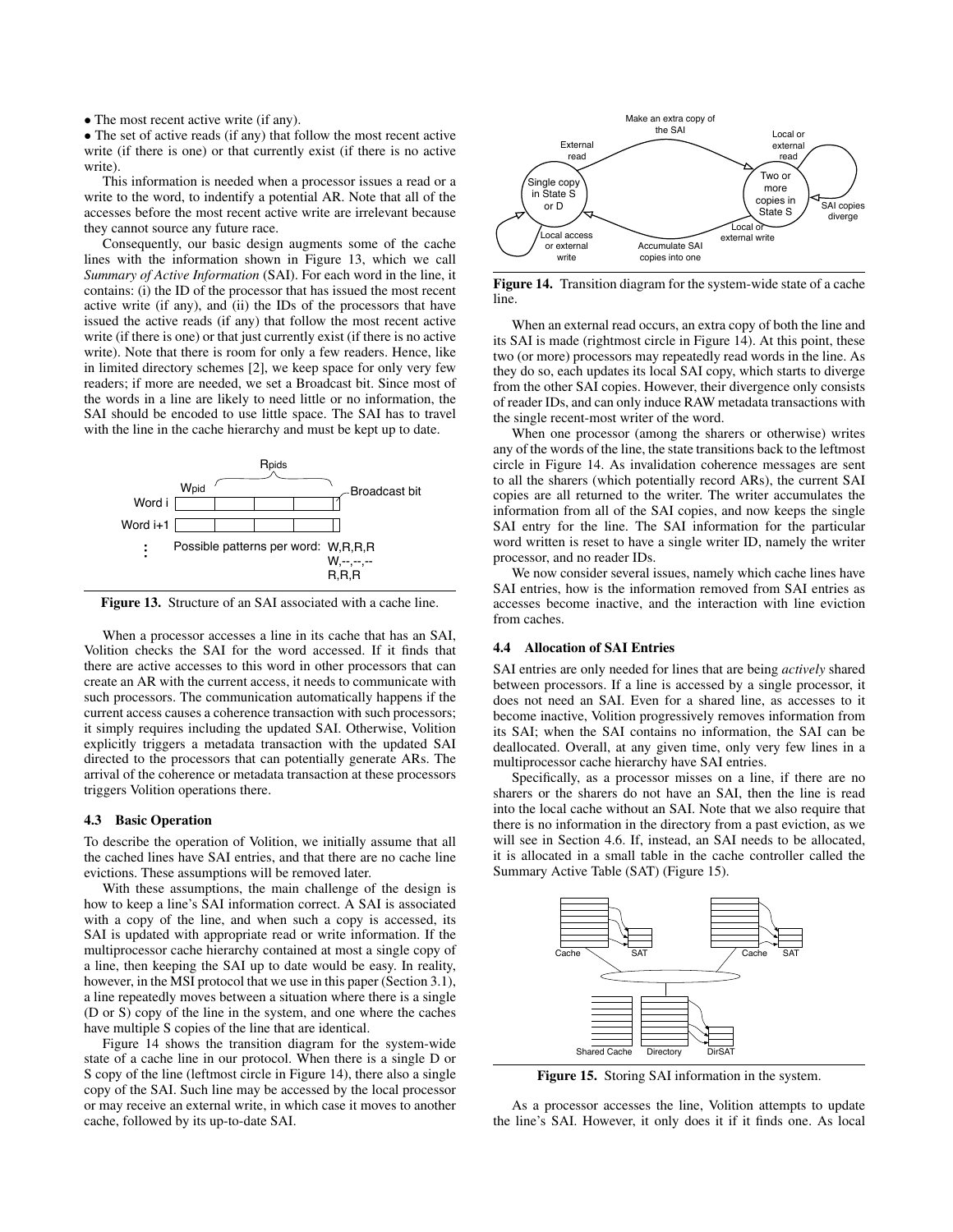accesses to the line become inactive, Volition attempts to remove information from the line's SAI, if it exists. Section 4.5 discusses this operation in detail. As soon as the line's SAI becomes empty, it is deallocated from the SAT.

Finally, there are situations when a processor with a line without a SAI needs to build a SAI for it. This occurs when the processor has active accesses to the line in its ACT, and either it receives a coherence transaction for the line, or its cache wants to evict the line. In these cases, Volition allocates the SAI, updates it with information on the current local active accesses, and includes it with the coherence response or with the evicted line.

#### 4.5 Removal of Information as Accesses Become Inactive

As an active access (by a processor *P*) to a line becomes inactive, *P*'s information should be removed from the line's SAI entries. This is because we do not want to keep querying *P* for ARs anymore in any future access by other processors.

To see how information is removed from an SAI entry, consider four possible cases. The first, trivial case is when the line is in *P*'s cache but has no SAI; in this case, no action is taken. The second case is when the line state tells us that the line is present only in *P*'s cache; in this case, Volition simply removes *P*'s ID from the SAI's write or the read area (for a write or read, respectively).

A third case occurs when the line is present in *P*'s cache and potentially in other caches as well. If *P*'s access is a read, its information is simply removed from the local SAI. It may be that other copies of the line also have the read's information, which now becomes redundant. A subsequent write will trigger an unnecessary metadata transaction to *P*'s cache. However, to miminize overall traffic, Volition takes no further action now.

However, if the now-inactive access by  $P$  is a write, both the local and all of the remote SAIs are updated. Volition removes the write PID from all of the SAIs to prevent future reads by other processors from initiating unnecessary metadata transactions to *P*'s cache. Hence, after Volition removes *P*'s ID from the local SAI, it initiates a metadata transaction to the directory, which is forwarded to all of the sharers of the line. All the SAI versions are updated.

Finally, the fourth case is when the line is not present in *P*'s cache — because it has been invalidated or it has been evicted. In this case, for both reads and writes, Volition initiates a metadata transaction to the directory, which is forwarded to all of the sharers of the line and removes *P*'s ID from all SAIs. This is done to avoid future unnecessary metadata transactions.

#### 4.6 Cache Eviction of Lines with SAI Entries

When a line with SAI information is evicted from a cache, its SAI needs to be saved. The reason is that the SAI may contain unique information: the complete SAI information if this was the only cached copy of the line in the system, or unique reader PIDs otherwise. Hence, Volition stores the evicted SAI in a table in the directory controller called Directory SAT (DirSAT) (Figure 15). The DirSAT subsumes the ART structure in Section 3.3.3, which worked for single-word lines only.

Subsequent metadata transactions, as they reach the directory on their way to check for ARs in the relevant processors, they must read the dirSAT. If they find an SAI entry for the line accessed, they read its information (combining it with the information in the transaction's own SAI). Similarly, messages from processors that indicate that a certain access has become inactive, as they reach the directory, they remove the relevant bits from the SAI entry in the DirSAT.

Multiple evictions of a line's SAI from multiple caches simply accumulate their state in a single DirSAT entry. Moreover, when a line (with SAI) that is dirty in a processor is read by a second one, as the line and SAI are provided to the reader, the DirSAT also collects a copy of the SAI. The reason is that future read misses on the line will read directly from memory (since the line is not D in any cache), and they also need to obtain a copy of the SAI.

Eventually, as bits for inactive accesses are removed form an SAI entry in the DirSAT, the entry may lose all of its information and be deallocated. In addition, an SAI entry in the DirSAT is also deallocated on any write to the line. Specifically, as a write coherence transaction invalidates all copies of the line in the system and collects (and accumulates) all the SAIs for the line, it also collects and removes the SAI entry in the dirSAT.

Overall, we see that Volition manages multi-word cache lines without modifying the cache coherence protocol.

## 5. Implementation Issues

#### 5.1 Wrap-Around of SNs

The wrap-around of SNs could confuse SCV detection because a number that is supposed to be comparable to another is now much smaller. While this problem occurs infrequently with our 4-Byte SN, we still need to handle it. Specifically, we use the most significant bit of the 4-Byte SN as a detector of wrap-around. When the Volition logic compares two SNs and finds that the mostsignificant bit of one has changed, it knows that it is a larger number that has wrapped. The range of SNs is large enough that a processor is very highly unlikely to wrap around a second time before all the other processors have wrapped around once. If this event appears to be possible, as the SN reaches a certain watermark, all processors are interrupted and the starting point of SNs is reset.

#### 5.2 Reducing the Cost of ACT Scan

To avoid searching a processor's ACT for every incoming coherence message, we follow Vulcan's design [24] and use a counting Bloom filter (CBF) [4] to represent the current set of addresses in the ACT. If the incoming address does not hit in the CBF, we know the address is not in the ACT. We need to use a CBF because addresses need to be removed from the filter when they are deallocated from the ACT.

## 5.3 Region Expiration to Reduce Bandwidth

As discussed in Section 3.3, Volition causes a processor to send an *SP expire* message when a local AR expires. While ARs are not generally very common, we can optimize this operation and save some network bandwidth when there are many clustered ARs. Specifically, rather than sending a message to the destination processor ( $AR_d$ ) with the AR's  $SN_s$  immediately when the AR expires, Volition can wait for a small time. At regular intervals, when a few ARs have expired, it can multicast the *SP expire* message with the maximum of the expired ARs'  $SN_s$  to all of the AR<sub>d</sub>s. If ARs cluster in time, and there are only very few different  $AR_d$ s, we can save bandwidth. In practice, for our applications, we do not find this optimization beneficial.

#### 6. Discussion

The current Volition design largely attains the design goals of Section 3.1. First, Volition detects SCVs involving an arbitrary number of processors, in a precise manner, and with no false positives or false negatives. Of course, the hardware design has to be adapted to support the finest granularity of program accesses (e.g., bytes). The current design has assumed word-level accesses.

One limitation of the current design is that it does not consider speculative loads from mispredicted branch paths. To be able to support them, we need to extend Volition, possibly delaying the recording of an AR until the source load becomes non-speculative, and discarding an AR whose destination load is proven to be in the wrong path. We consider this extension to be our future work.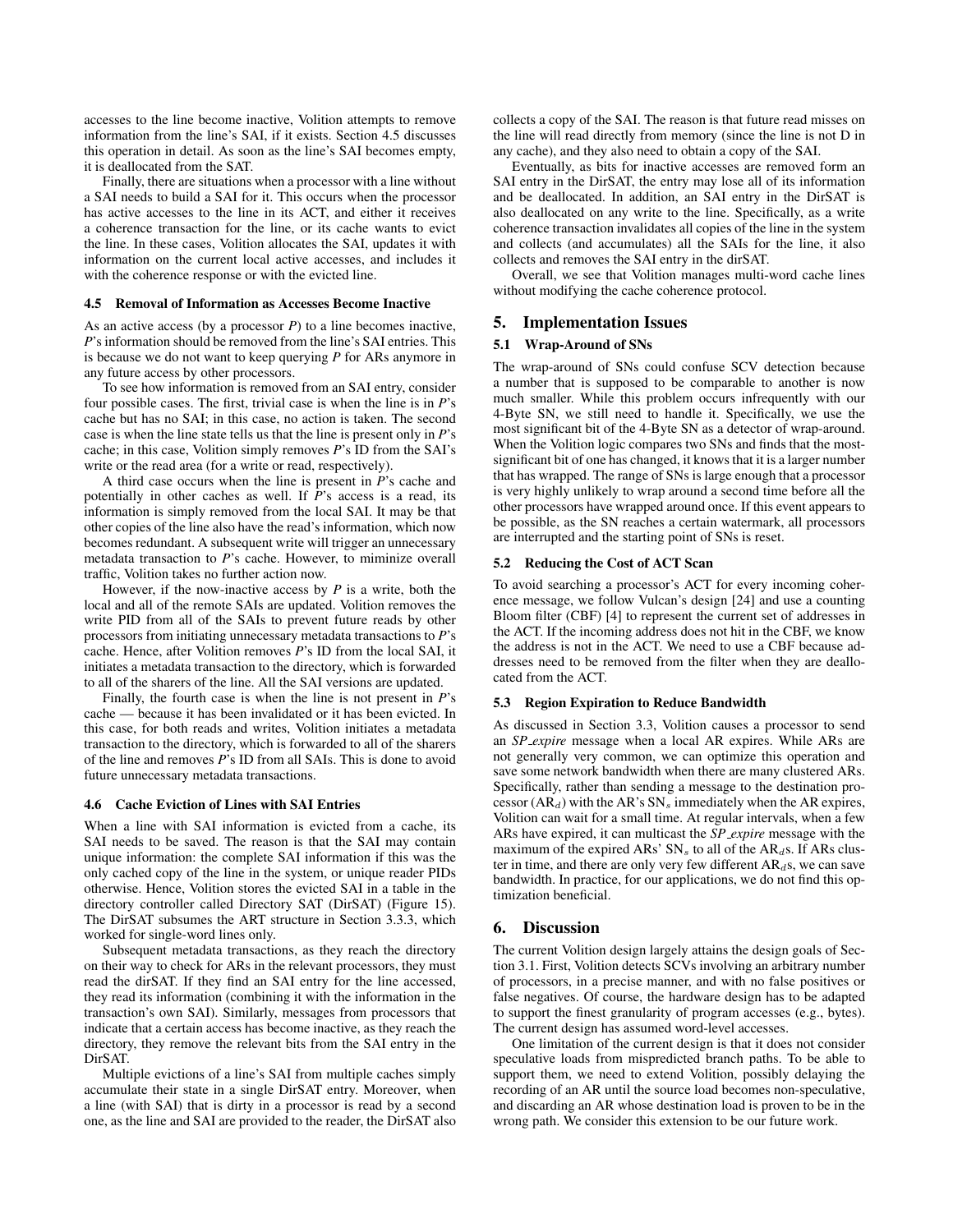Note also that Volition is not concerned with the impact of compiler optimizations on SCVs. It simply takes the executable that the compiler provides to the hardware and reports SCVs due to hardware-initiated reference reordering. Similarly, since Volition is a dynamic scheme, it only provides information for the actual performed runs.

A second goal attained is to have a scalable design. Volition works with a scalable directory-based cache-coherence protocol. In addition, the size of its hardware structures increases only moderately with the processor count, and Volition does not need all-to-all structures.

A third goal is to have low overhead. As we show in Section 7.4, Volition incurs little execution time and bandwidth overhead.

The final goal is to be decoupled from the coherence protocol. The Volition hardware is substantial and often fairly involved. However, all of the additional messages used to manage the metadata for SCV detection are largely decoupled from the existing cache coherence protocol. Hence, the coherence protocol should not have to be revalidated.

# 7. Evaluation

# 7.1 Evaluation Setup

We focus the evaluation on three aspects, namely, (1) the ability of Volition to detect SCVs, (2) the characteristics of SCVs, and (3) the overhead and scalability of Volition.

We implement Volition in the SESC [26] cycle-level architectural simulator. We model a multicore with 64 cores and an MSI directory-based cache coherence protocol. The hardware uses either the Release Consistency (RC) or the Total-Store-Order (TSO) memory consistency model. We use different store buffer sizes to see their impact on access reordering. For comparison, we also implement the Conflict Ordering scheme of Lin et al. [20]. We name it *CO*. Such scheme, as we describe in Section 8, enforces SC. When a potential SCV is about to occur, CO avoids it by squashing and replaying certain instructions. The configuration of the simulated machine is shown in Table 3.

| Architecture                | Multicore chip with 64 cores            |  |  |  |
|-----------------------------|-----------------------------------------|--|--|--|
| Core width; ROB size        | 4-issue; 128 entries                    |  |  |  |
| Consistency                 | RC or TSO                               |  |  |  |
| Store buffer                | 32 entries                              |  |  |  |
| Private L1 cache            | 32KB WB, 4-way, 2-cycle round trip      |  |  |  |
| Shared L <sub>2</sub> cache | 1MB module/proc. Module: WB, 8-way      |  |  |  |
| Latency to L2               | Local module: 11-cycle round trip       |  |  |  |
| Cache line size             | 32 bytes                                |  |  |  |
| Cache coherence             | Directory-based MSI protocol            |  |  |  |
| <b>Network</b>              | 2-D mesh with 7-cycle hop latency       |  |  |  |
| Main memory                 | 200-cycle round trip                    |  |  |  |
| Volition                    | SN size: 4 bytes; ACT size: 256 entries |  |  |  |
| parameters                  | per-node ARST, ARDT: 40 entries each;   |  |  |  |
|                             | per-node SAT: 100 entries               |  |  |  |

## Table 3. Architecture parameters.

We run the applications shown in Table 4. They include several small codes with concurrent algorithms, a kernel with a doublechecked lock (DCL), and SPLASH-2 and Parsec applications. The codes with concurrent algorithms were mostly obtained from [1], which in turn comes from CheckFence [5]. They are small C-code programs where threads share data structures without synchronization, and rely on explicit fences to maintain correct access ordering. Many of these programs insert and remove elements from a linked list. In addition, we added two well-known algorithms for mutual exclusion, namely Dekker (which only runs with two threads) and Peterson.

We use the codes with the concurrent algorithms and DCL to check the ability of Volition to detect SCVs. Specifically, we

| Set   | Application | Description                            |  |  |
|-------|-------------|----------------------------------------|--|--|
|       | Aharr       | Variant of Harris                      |  |  |
|       | Dekker      | Algorithm for 2 proc. mutual exclusion |  |  |
|       | Harris      | Non-blocking set                       |  |  |
|       | Lazylist    | List-based concurrent set              |  |  |
| Conc. | Moirbt      | Non-blocking sync. primitives          |  |  |
| Algo. | Moircas     | Non-blocking sync. primitives          |  |  |
|       | Ms2         | Two-lock queue                         |  |  |
|       | Msn         | Non-blocking queue                     |  |  |
|       | Mst         | Non-blocking queue                     |  |  |
|       | Peterson    | Algorithm for N proc. mutual exclusion |  |  |
|       | Snark       | Non-blocking double-ended queue        |  |  |
| Bug   | DCL.        | Double-checked lock without fence      |  |  |
| Full  | SPLASH-2    | 12 programs                            |  |  |
| Apps  | Parsec      | 4 programs                             |  |  |

Table 4. Applications executed.

explicitly remove all of their fences and run each code 100 times. We count the total number of SCVs detected. Note that many of the executions are now incorrect, but they help us understand Volition's effectiveness. Finally, we use the SPLASH-2 and Parsec codes to evaluate the overheads and scalability of Volition.

## 7.2 Ability to Detect SCVs

To assess Volition's ability to detect SCVs, we take each of the small codes stripped of fences and run them 100 times. We use the simulator to count the number of SCVs observed with Volition even if the SCVs repeat across runs. When a processor dectects an SCV, it sends an *SP expire* to remove one of the ARs and ensure that the program continues execution. We model either RC or TSO.

Table 2 shows, for each consistency model, the number of SCVs detected with full Volition support (*# of SCVs*). It also shows the SCVs detected when Volition does not keep per-word access information (*# of Line-SCVs*). This environment is missing the SAT support from Section 4 that records which words of the line have been accessed by the processor. In this case, there are no metadata transactions — only the transactions generated by the coherence protocol occur. Hence, Volition misses SCVs. Finally, the table shows the number of active races detected (*# of ARs*). Intuitively, these are the races between largely concurrent accesses. They roughly capture the types of races recorded by DRFx [22] and Conflict Exceptions [21].

Looking at the RC columns, we see that Volition detects many SCVs in these codes. If metadata transactions are disabled (*Line-SCVs*), about half of the SCVs are missed. Hence, we need full Volition support. We also see that the number of ARs is very high — on average, over two orders of magnitude higher than the number of SCVs. This shows that ARs are not good proxies for SCVs.

The number of SCVs detected changes with the memory model. Typically, the more relaxed RC model causes more SCVs and Line-SCVs than the TSO model. However, in some applications, the opposite is the case.

Finally, the table shows the number of replays required to enforce SC in CO from Lin et al. [20], running on RC. We can see that the number of replays is lower than the number of ARs. However, it is, on average, one order of magnitude higher than the number of SCVs in Volition. Therefore, we conclude that, while CO is more precise than just reporting active races, it is much less precise than Volition in its detection of SCVs.

## 7.3 Characteristics of SCVs

In this section, we characterize the SCVs observed. Figure 17 takes the SCVs reported for each code and memory model in Table 2 and classifies them based on the number of processors participating in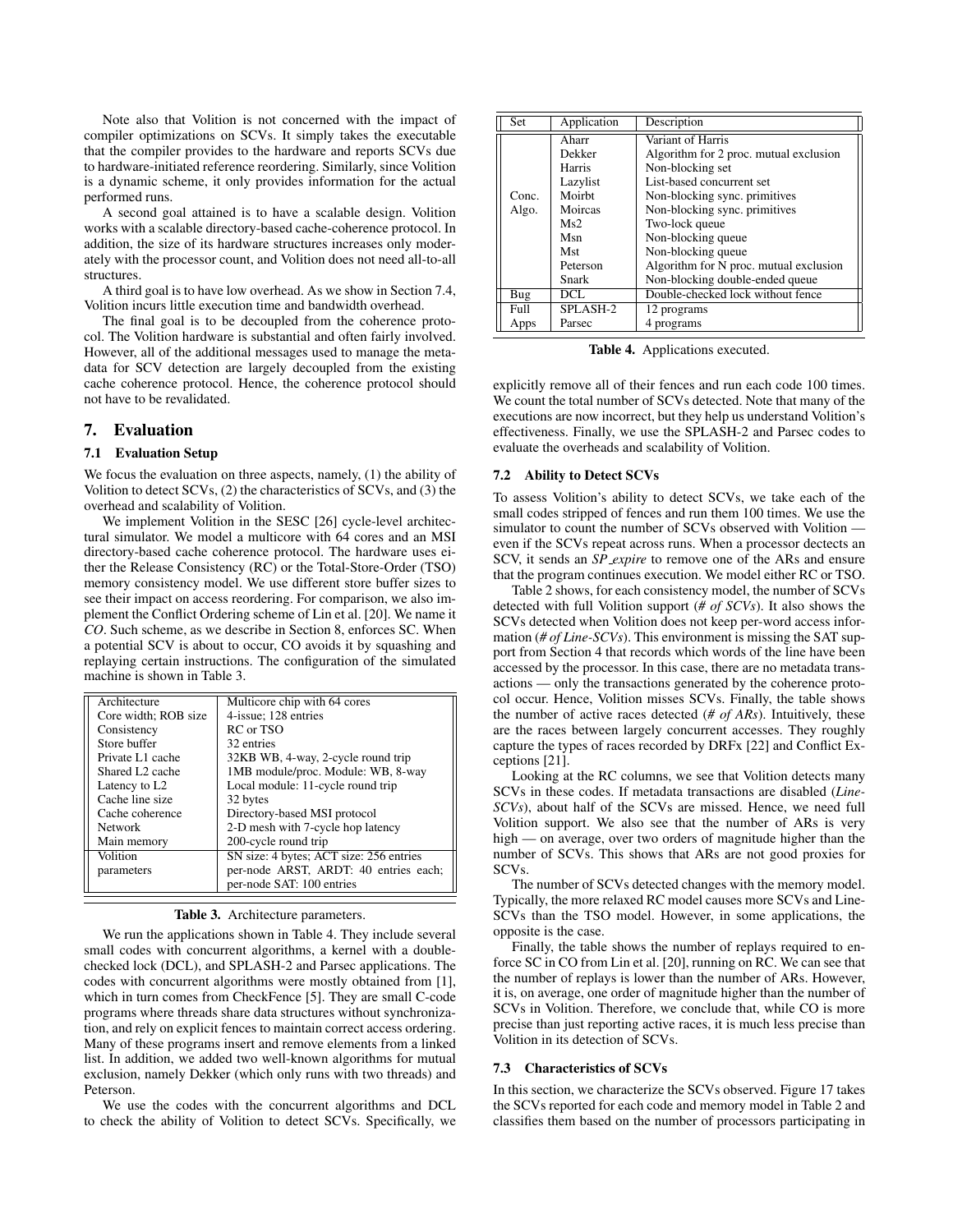| Appl.      | $#$ of | $\overline{RC}$ |                | <b>TSO</b> |          |               | $_{\rm CO}$ |             |
|------------|--------|-----------------|----------------|------------|----------|---------------|-------------|-------------|
|            | Runs   | $#$ SCVs        | # Line- $SCVs$ | #ARs       | $#$ SCVs | $# Line-SCVs$ | #ARs        | $#$ Replays |
| Aharr      | 100    | 166             | 20             | 4097       | 29       | 29            | 7035        | 2443        |
| <b>DCL</b> | 100    | 122             | 48             | 8529       | 61       | 55            | 9570        | 3984        |
| Dekker     | 100    | 316             | 140            | 2653       | 675      | 235           | 7758        | 763         |
| Harris     | 100    | 123             | 56             | 11752      | 43       | 39            | 9023        | 4061        |
| Lazylist   | 100    | 49              | 26             | 11688      | 85       | 76            | 11535       | 2402        |
| Moirbt     | 100    | 127             | 37             | 9408       | 92       | 61            | 12618       | 2824        |
| Moircas    | 100    | 90              | 41             | 9522       | 14       | 14            | 12467       | 2969        |
| Ms2        | 100    | 98              | 93             | 26252      | 256      | 176           | 26563       | 5891        |
| Msn        | 100    | 355             | 251            | 15277      | 393      | 204           | 22717       | 1689        |
| Mst        | 100    | 2288            | 1048           | 110293     | 875      | 618           | 181644      | 8589        |
| Peterson   | 100    | 31              | 23             | 2028       | 40       | 24            | 2860        | 615         |
| Snark      | 100    | 174             | 103            | 213082     | 276      | 60            | 196909      | 16432       |
| Average    | 100    | 328             | 157            | 35381      | 236      | 132           | 41724       | 4388        |

Table 2. Volition's ability to detect SCVs.



Figure 16. Table size requirements.

the SCV cycle. Specifically, we have cycles with 2 processors, 3 processors, and 4 or more processors. For each code, the number of SCVs is normalized to the number under RC.



Figure 17. Number of processors involved in an SCV.

The figure shows that, in these sharing-intensive, fence-free codes, cycles appear with a variety of processor counts. While twoprocessor SCVs dominate in some applications (e.g., Moircas for RC), four-and-more processor SCVs are dominant in others (e.g., Msn). Hence, Volition's ability to detect cycles with an arbitrary number of processors is useful for the bug conditions represented by these fence-free codes. Note that Dekker can only have 2 processor cycles.

Figure 16 shows the use of the Volition hardware tables. Specifically, it shows, for each program and memory model, the maximum number of entries in use in each of the per-node ARST, ARDT, and SAT. We can see that these sizes are modest. In most cases, the maximum number of entries used in the ARST and ARDT is less than 25. For the SAT, it is less than 75. Therefore, our proposed sizes of 40 entries for the ARST and ARDT, and 100 entries for the SAT (Table 3) are more than enough.

Figure 18 shows the sensitivity of the number of SCVs to the size of the store buffer. For each program under RC, the figure shows the number of SCVs with store buffers of 4, 8, 16, and 32 entries. The latter is the default size. For each program, the bars are normalized to the number of SCVs for 4-entry buffers and are broken down into the number of processors per cycle.



Figure 18. Sensitivity to the size of the store buffer.

Intuitively, larger store buffers should induce more SCVs because they allow more store reordering. While this is the general trend, there are several programs where smaller buffers induce more SCVs. The reason is that smaller buffers also affect the timing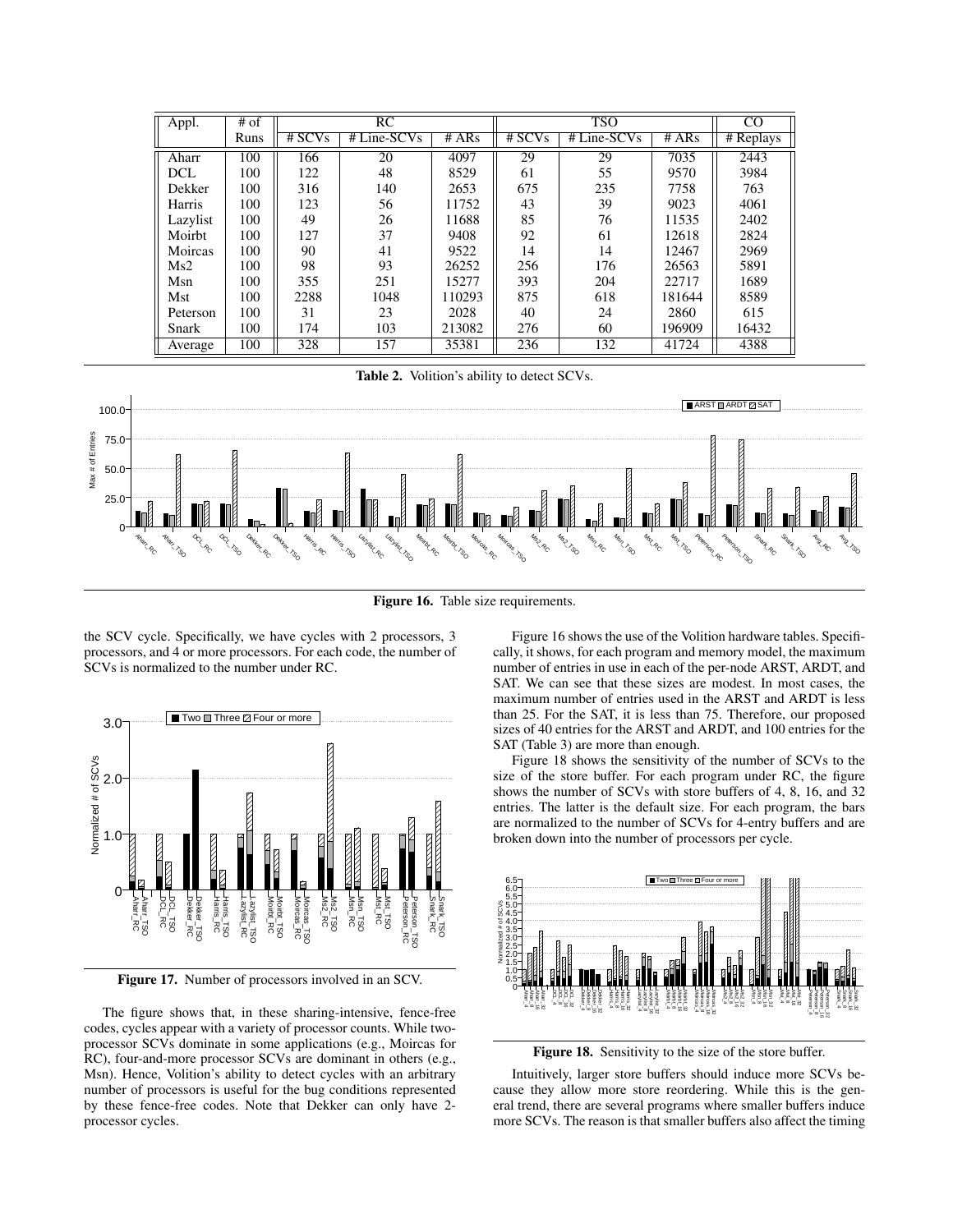of execution significantly, by introducing more access stalls due to full buffers.

## 7.4 Overheads of Volition

We consider two overheads of Volition, namely the increase in network traffic and the increase in program execution time. Figure 19 shows the total number of bytes transferred in the network of the machine for different programs and memory consistency models. The figure also includes bars for the average of the SPLASH-2 applications and the average of the Parsec codes. We break down the bytes transferred into those from memory access requests (*MemAcc*), data transferred in a read (*Read*) or write (*Write*), coherence activity in invalidations, acknowledgements, or forwarding to the owner cache (*Coh*), and additional traffic due to Volition (*Overhead*). The latter includes messages such as *SP expire*, AR propagation in cycles with more than two processors, or SAI information transfer. The sum of the first four categories is normalized to 100. From the figure, we see that, even with 64 processors, the additional traffic induced by Volition (*Overhead*) is largely negligible. For fewer processor counts, it is even smaller.



Figure 19. Network traffic overhead of Volition.

Finally, we consider the execution time overhead of Volition in Figure 20. The figure shows the execution time of the different applications under the RC memory model on a multiprocessor without Volition (Baseline) and on one with Volition. We show bars for all the small programs, their average, the average of SPLASH-2, and the average of Parsec. For each application, the bars are normalized to the Baseline.





The main source of execution overhead in Volition is the stall due to a full ACT. We use a 256-entry ACT, and we can see that, for most applications, the execution time overhead of Volition for 64 processors is negligible. Some of the applications with visible overhead are those with many SCVs which, according to Table 2 include Mst and Msn. Still, for the large applications (SPLASH-2 and Parsec), there is no visible overhead. For the small applications, the average overhead is only about 2%.

Overall, based on the results of the traffic and execution time overheads, we conclude that Volition has low overhead and good scalability.

# 8. Related Work

We discuss related work in architecture, compilation, testing, and hardware verification. In architecture, the most related work is Vulcan by Muzahid *et al.* [24] and Conflict Ordering (CO) by Lin *et al.* [20]. Both works are based on identifying SCVs in hardware using Shasha and Snir [28] delay sets.

Vulcan [24] is the most similar work to Volition. It is a hardware scheme to detect SCVs at runtime, in programs running on a relaxed-consistency machine. It also leverages the cache coherence transactions to detect dependence cycles between processors and, from there, SCVs. It also supports multiple-word cache lines. While it has similar metadata structures as Volition, it works differently. It relies on a snoopy-based coherence protocol. Moreover, the design presented only operates with 2-processor SCVs. With Volition, we have taken a different approach, focusing on scalability and on handling SCV cycles with an arbitrary number of processors. The resulting Volition design is scalable, as it works with a scalable directory-based cache-coherence protocol and its hardware does not need all-to-all structures. In addition, it works seamlessly for any number of processors in the SCV cycle.

CO [20] is a technique that detects upcoming SCVs and enforces SC in a relaxed-consistency machine. As a potential SCV is about to occur, CO avoids it by squashing and replaying certain instructions. Although it is an SC enforcement scheme, it can be used as an SCV detection scheme if it reports the SCV when the replay is needed to retain SC semantics. However, CO has substantial false positives, which are fine in an SC enforcement approach but not in an SCV detection scenario. To see why, consider Figure 21. Initially, there is a race between  $P_0$  and  $P_1$  on variable *x*. When CO sees this, it gets from the directory the set of pending writes. In this example, it gets the writes to variables  $y$  and  $z$ . If  $P_1$ then tries to access *y* or *z*, CO conservatively assumes an SCV is about to occur, and causes a replay. Clearly, these dependences do not cause a cycle; we need a new dependence between  $P_1$  and  $P_0$ for a cycle.



Figure 21. Operation of CO.

CO also requires the serialization of some of the accesses from the same processor to operate correctly. Finally, it is unclear how CO works for a distributed directory design: since a processor gets the pending sets asynchronously from the directory modules, the information seen by different processors can easily become inconsistent.

Other work has focused on identifying data races as proxies for SCVs. However, data races and SCVs are very different, and programs have more data races than SCVs. Specifically, one line of